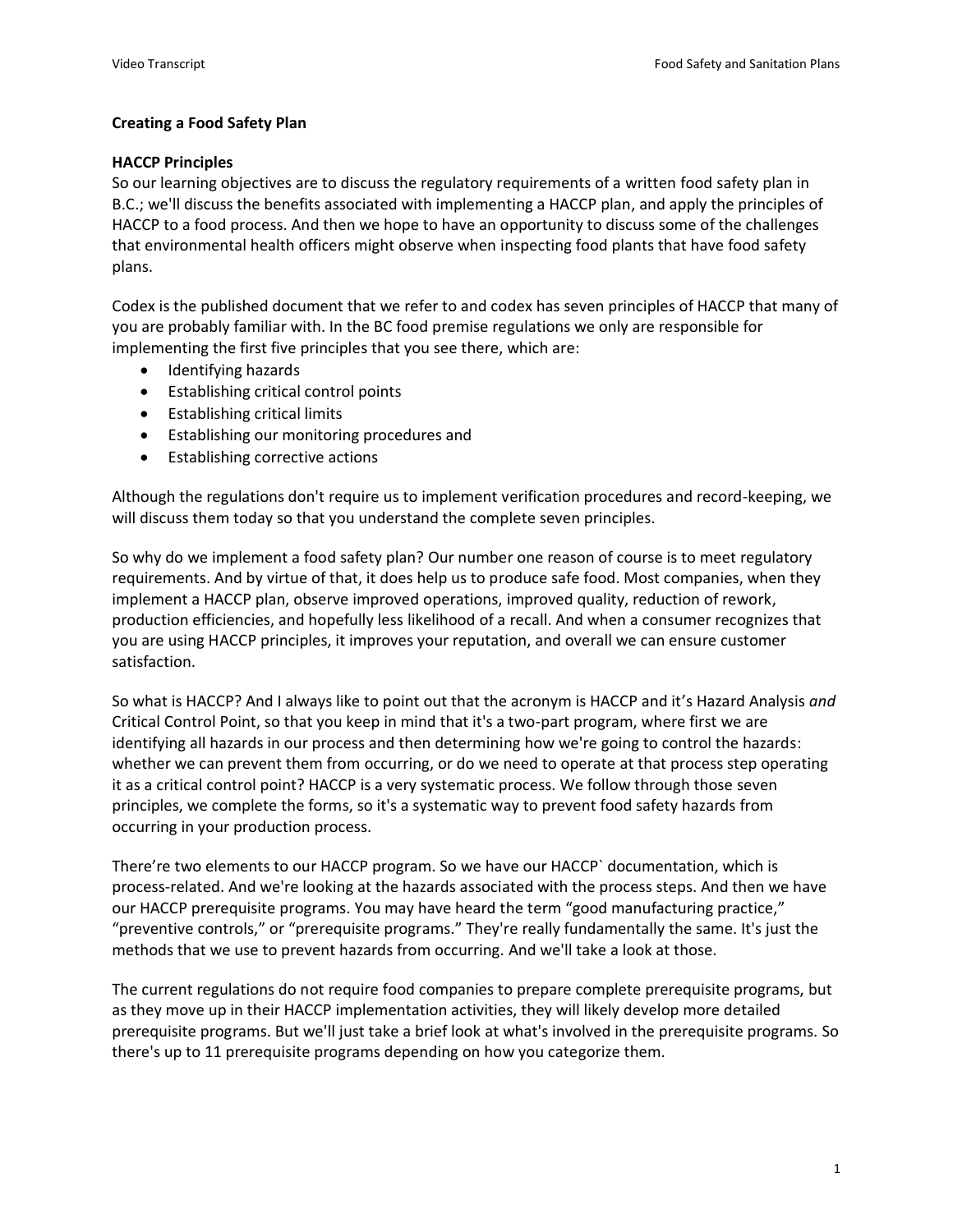But their overall goal is to ensure that you have a clean working environment and they emphasize good manufacturing practices, which are the behaviors that we have learned over time to prevent food safety hazards. Good manufacturing practices, a term we use a lot—a simple example of a good manufacturing practices, is things like in production facilities, we've learned to cove walls so that it's not a right angle between the floor and the wall, so that it's easier to clean. Or we teach people personal hygiene-type activities. And all of these things will help us to prevent hazards.

So there's 11 prerequisite programs that are generally listed, and we'll go through them in a minute but I'd first like to give you a little history of how prerequisite programs have come about. So we'll look at that list of 11 prerequisite programs in a moment.

I put up this slide to show you that good manufacturing practices and the development of prerequisite programs, it's really nothing new. This is an old quality control textbook from 1966. And this Kramer and Twigg book is still used. There's been further editions, but there's a statement here of the responsibilities of the quality control department. If you look at the list, you can see how many of those things like inspection of raw products, sanitation procedures, shipping and storage controls—these have just been morphed into the structure of the prerequisite programs that we use today.

I also like to point out some of the reasons why these have come about by showing you this book, *The Jungle*, that was written by Upton Sinclair in 1906. He was a journalist. And he got a job in a packing plant in Chicago, which was the hub of meat packing in the early 1900s. And he wrote this book, *The Jungle*, and it was a stomach-turning expose of unsanitary conditions and deceitful practices. It really was meant to be the story of the immigrant class and how poorly they were treated when they came to North America and were working in these food processing plants. But when the book was published, there was such a public outcry of the things he talked about that were going on in the food plant, that the United States passed their Pure Food and Drug Act, which is the beginning of the Food and Drug Act that we know today.

So just a couple of examples to get us going on good manufacturing practices and preventive controls. Here's an example from the book:

"These rats were nuisances and the package would put poisoned bread out for them. They would die. And then rats, bread and meat would go into the hopper together."

So of course, today we have pest control programs and usually an outside pest control company will come in and deal with our pest issues on a routine basis.

"There was no place for the men to wash their hands before they ate their dinner. So they made a practice of washing them in the water that was to be ladled into the sausage."

So of course, today we have a regulation indicating that we need to have a sufficient number of appropriately stocked hand wash stations for people to use.

"Under the rigid system of economy which the packers enforced, there were some jobs that it only paid to do once in a long time. And among these was the cleaning of the waste barrels. Every spring they did it and in the barrels would be dirt and rust and old nails and stale water. And cartload after cartload of it would be taken up and dumped into the hoppers with fresh meat and sent out to the public's breakfast."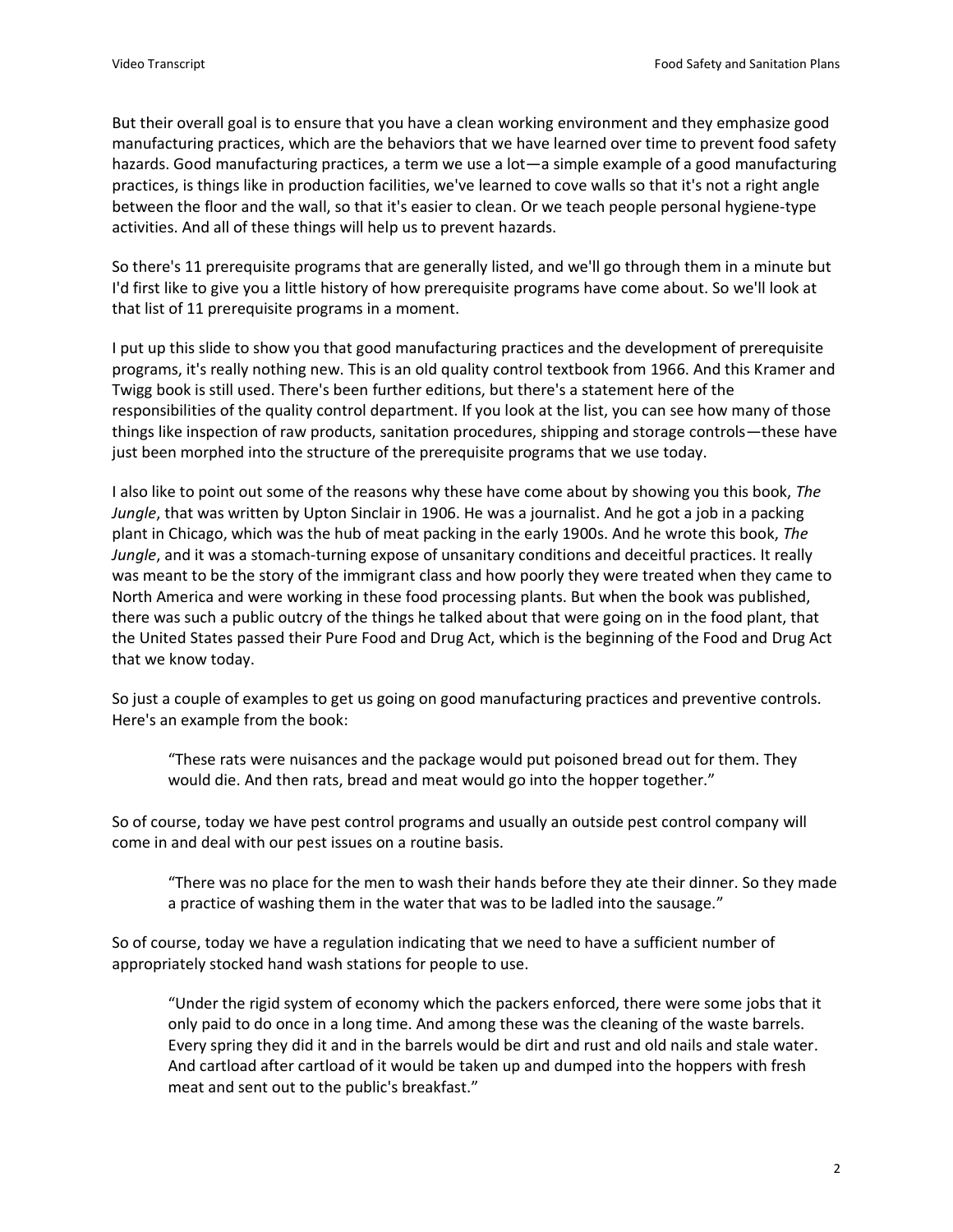So of course, today we have scheduled preventive maintenance programs and sanitation tasks that we do.

And then finally, just as an interesting one with respect to adulteration, of course something that we shouldn't do in the food industry, some of the products:

"...They would make into smoked sausage, but as the smoking took time and was expensive they would call upon their chemistry department and preserve it with borax and color with gelatin to make it brown."

So it's a good book. If you ever have the opportunity to read it, it's kind of a real eye-opener of the situation in meat packing plants at the turn of the previous century.

# **HACCP Prerequisite Programs**

Although they're not a requirement of the written food safety plan, companies will have some level of implementation. So we'll just take a moment to take a brief look at what's involved in each prerequisite program. And remember by establishing these, we are developing practices that are implemented throughout the entire facility to prevent food safety hazards. The first one is premises. And when you're thinking of premises, think of an empty building and its location and suitability for being a facility where you process food. So we're evaluating our floors, walls, ceilings, the lighting, the HVAC system, and interior and exterior surroundings of the building, and determining that it is a suitable place to make food.

The next program, transportation and storage is where we evaluate our incoming materials and then how they're handled throughout the facility. So we'll be taking a look at storage of incoming materials, storage of work in progress and then how we handle our finished products through distribution. Also, within that program is where we monitor the temperatures of our freezers and coolers. So you can see that it's to ensure that our input materials and finished products are handled properly. Part of that is having a purchasing and supplier program. And when you start buying your inputs, you will approve some suppliers and buy your ingredients only from approved suppliers. And part of that program would be to get documentation such as specification sheets from your suppliers about the input you're purchasing.

Our input program, or our raw material program also has a large component of allergen control. So we need to be aware of what allergens we're bringing into our facility, whether the ingredient itself is an allergen, or ensuring that we look at the specification sheets of our incoming materials to see if any of the ingredients of our ingredients have allergens. So you need to look at component ingredients of the ingredients you purchase as well. So those three; transportation, purchasing and allergy control ensure that we're buying appropriate ingredients for our process. And then our next prerequisite program, "equipment and maintenance" is ensuring that we have a preventive maintenance program and that we buy equipment that is suitable for use in a food processing plant.

Number six is personal hygiene and training. And of course it's a very important program to ensure that our employees are well-trained with respect to hygiene practices, and also their technical roles in the facility as well. So if they are the person that is monitoring the CCP, they need some specific HACCP training and an understanding of their responsibilities at the critical control point. The premise regulations also require that companies have a written sanitation plan, and all of that would be covered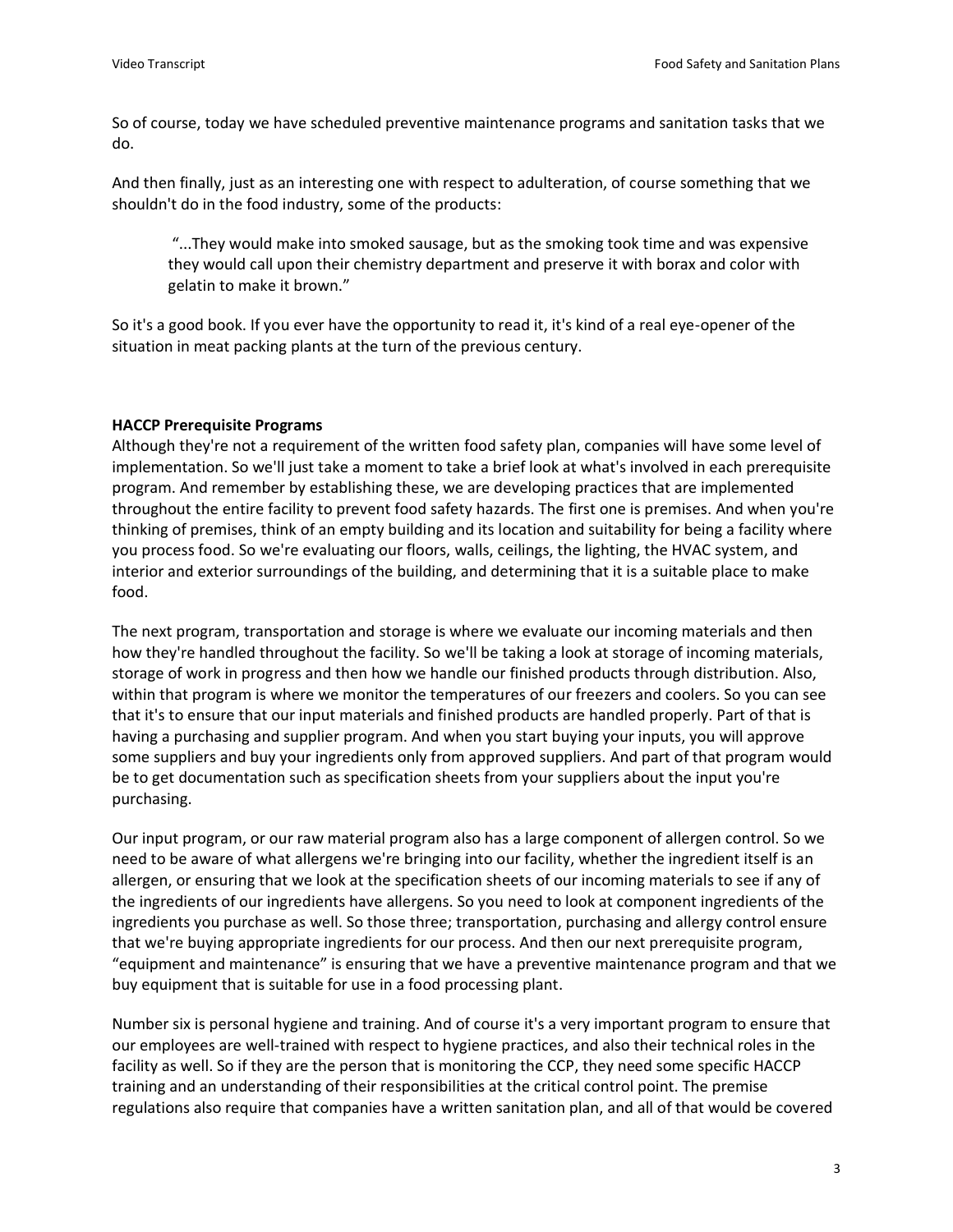in the cleaning and sanitation prerequisite program. Pest control is generally considered a part of sanitation and the written sanitation plan also records your activities with pest control.

I'm going to skip past recall for a moment and then, operational controls is a program where we're taking a look at allergen risk cross-contamination, foreign materials, as well as some of the labelling aspects of our food product. And it's predominantly controlling allergens. A newer program that the companies are implementing now is food defense. And that's just ensuring things like tamper, evident, packaging or procedures you have in place at your facility to ensure it's a secure place; like visitor policy, signing in, this type of thing at a food plant. Now you'll notice, I didn't mention recall as a prerequisite program because we'll see that prerequisite programs are used in your hazard controls. At a particular process step, you're going to identify a hazard and then try to determine which prerequisite program is used to control that hazard.

So let's say for example, we have a process step where we might be concerned about personal hygiene. So we'll have an example, like pathogen contamination due to improper employee hygiene practices. And we've identified that hazard, and we're going to control it by having a well-developed personal hygiene and training program. And that's how we use prerequisite programs. So as you identify hazards, you're going to determine which prerequisite program is used to control the hazard. And that's why I've pulled recall out. Recall is not a program that you are going to use to control a hazard. It's a prerequisite program that you have in your back pocket, hoping that you never use it, but you need to be prepared and know what to do in the event of a recall, so that if that event happens you pull out your recall plan, everybody knows their tasks, and you can deal with the problem product in a quick and safe manner.

### **Product Description**

So how do we do a HACCP based food safety plan? As I said, it's very systematic. So we're going to complete a couple of documents to get us going and the "getting ready" section there, we're going to complete a product description form. We're going to list our incoming materials. And then we're going to develop a process flow diagram that states our steps from receiving through all the manufacturing steps, through to distribution. So that "start getting ready" part. And then once we have those documents prepared we can begin our hazard analysis and the implementation of the five principles that we will use here. So let's start by getting ready and looking at the product description.

The product description form that has been developed by the Ministry of Health is a useful form of 14 questions that you will answer to get an understanding of the hazards associated with your product. We're going to use the example of cookies, and you may be aware that there's many example or generic plans up on the Ministry of Health website that you can invite your processing plants to use, or take a look at them yourselves, to get an idea of how to complete these documents. They're a very good resource. Today we're going to use the cookie example and just go through the 14 question and see how they're answered.

In this company, we're making just two types of cookies. We're going to keep it quite simple today. So you just indicate the product name and any other information about them. So here they're just including the weight of the package, 500 grams. What's important to know, particularly for the initiation of your hazard analysis is the next couple of questions that are quite related to food safety. We want to know what type of product our product is. So is it raw, ready to eat, ready to cook, or is it going to be used as an ingredient and further processing? So these cookies are a baked product and are considered, ready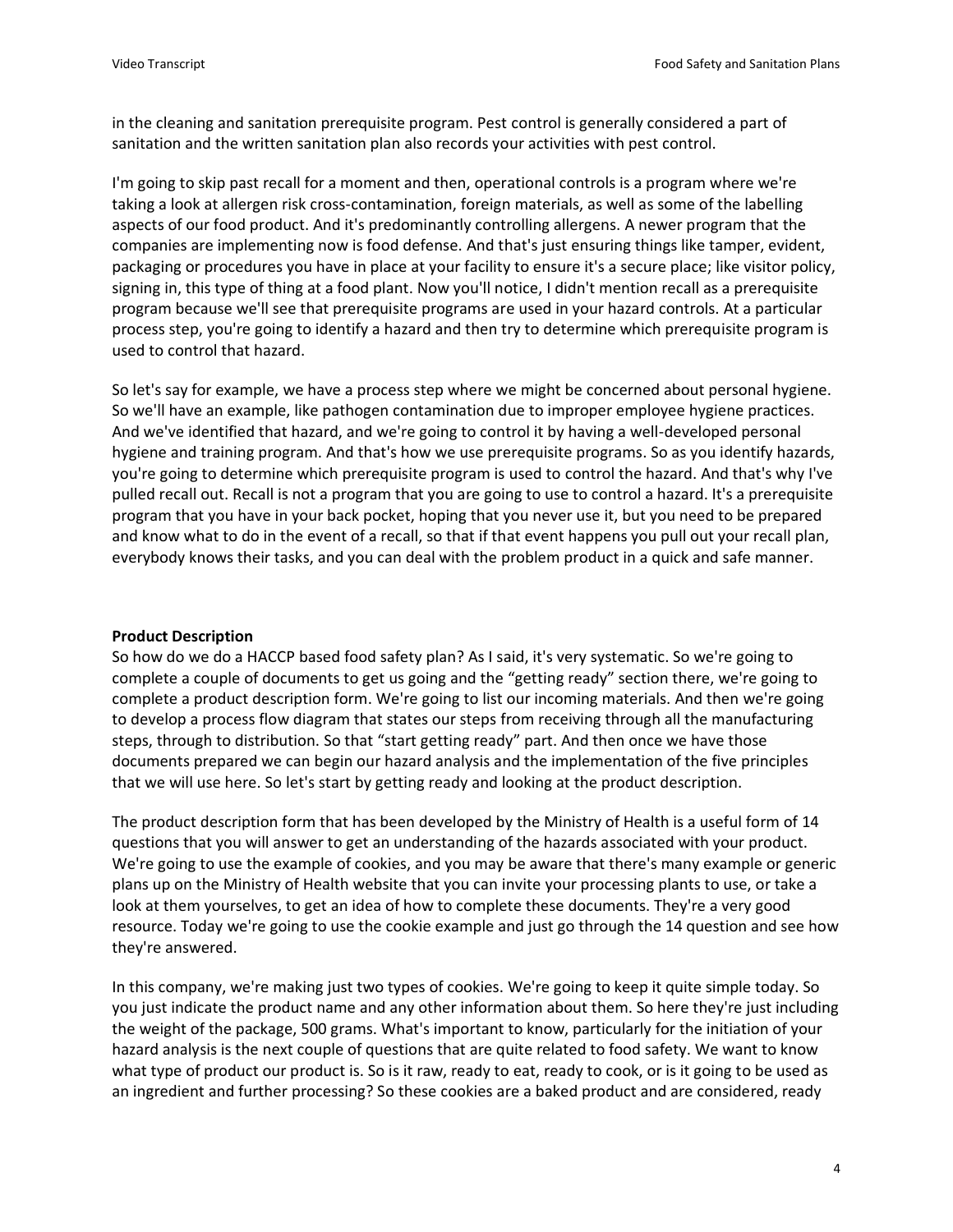to eat. Now, if a product is raw or we're anticipating that consumers are going to cook it, that is going to affect our hazard analysis as we will see later.

The next question, where we list some of the important food safety characteristics is an application of FAT TOM. And here the cookie products really don't have any food safety characteristics such as low pH. They do probably have a low water activity, but there's no addition of preservative or the normal food safety hurdles that we usually discuss. So these cookies are a pretty safe product. We do however have to concern ourselves with the allergens. And so the chocolate chip cookie is bringing in both wheat, egg, milk, and soy allergens, and the almond cookie also has some almond allergen that we need to be aware of.

The next question is also important with respect to the quality attributes and food safety. And we just list whether or not our product has any ingredients that have a regulatory limit such as preservatives or food additives. So you would just state how much is used and be aware that you are using a regulated ingredient.

Then to help us with our next document, which is the process flow diagram, we make a list of the steps from receiving through to shipping and distribution. We'll talk about it again as we get into the third form but try to keep your processing steps simple: receive, store, ship, because there will be other documents, the standard operating procedures, where you'll be writing the details of what is going on at each one of those steps. We'll see these laid out in the process flow diagram in a subsequent slide.

In our product description we also need to describe how we package the product and again, thinking food safety, you would indicate if it's vacuum pack, modified atmosphere mapping, packaging, or perhaps high-pressure processing. But in this case, the cookies are simply packed in a plastic film and then in a cardboard box. And it's good to be complete here because it will help you as you list all your incoming materials, if you state the packaging of the product itself, as well as the shipping cartons that will be used to distribute it to your customers. Then we need to record how we store our products and what kind of instructions might be on the label. So keep refrigerated, keep frozen, refrigerate after opening, any type of information like that, that is going to be told to the consumer.

In this case, the cookies are shipped at room temperature and that they need to be shipped in a clean truck. And our procedures would be where we inspect that truck.

The shelf-life is also included on the product description, and the shelf-life is something that we need to experiment with or determine for our products. Here with the cookies, we've said three months at room temperature. If your shelf-life is something that is refrigerated or a frozen temperature, in this field you want to include the temperature. So it's four degrees Celsius or minus 18 degrees Celsius. Whatever's pertinent for your product. With shelf-life testing, as I've mentioned, it is something that you need to determine for your product. And so I encourage companies to keep a library sample and establish it over time and get some real numbers.

We do have a tendency sometimes to just say, "I think it'll last six months or nine months." We really do need to develop this experimentally. The format that we show here is the one that's in the labeling regulations. So it's year-year, month-month, day-day, and the month-month is two letters, like J-A,-F-E, M-R, because we're a bilingual country. And that best-before date is considered bilingual if you do it that way. And then finally, an important part of the product description is understanding who's going to eat your product. And if there is a risk to a sensitive population. So we think of the elderly, the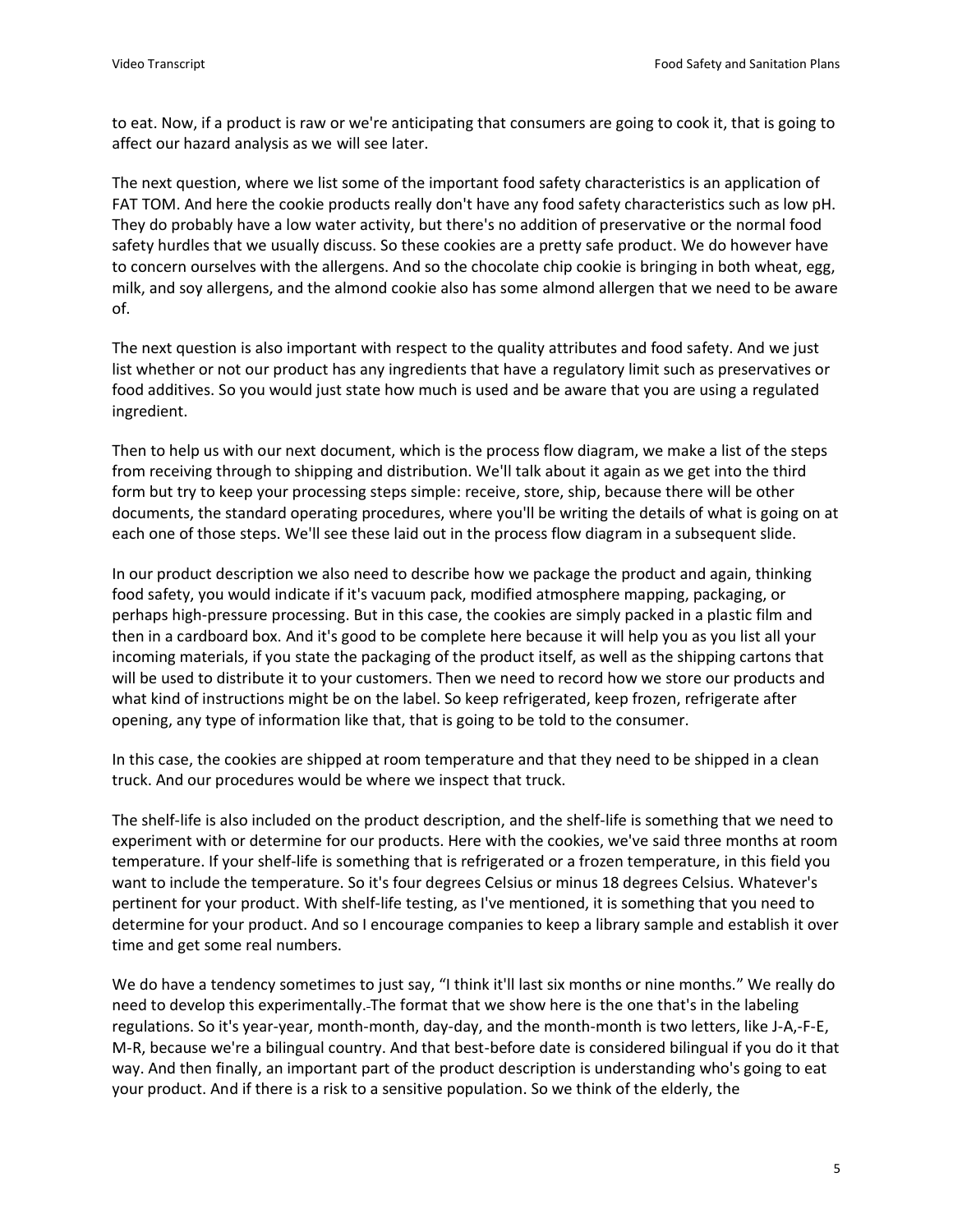immunocompromised and infants as a sensitive population. And if we were selling to that population specifically, we would indicate it here on the product description form.

For the cookies, we are just selling to the general population, but I'll just give you an example from my own experience of selling to a specific population. I worked at a spray drying plant in the United States for two years, and it was a dairy operation. And we spray-dried many types of milk products, whey protein powders, skim milk powder, and whey powder, but as well we spray-dried baby formula. And so, because that was a product that was being specifically sold to a population, we had certain procedures before spray-drying infant formula. So we had a large cleanup before, we did some swabbing and we had some different testing procedures for the product that was going to be sold to children. So be aware of who's going to be eating your product. And if it is a specific population, that's a sensitive population, then we need to indicate that on the product description form.

We also have to consider how the consumer might mishandle our product. And this is particularly important. If you have cooking instructions or "keep refrigerated," we need to consider that and address it during our hazard analysis. In this situation, the cookies—we're not relying on consumers to cook this product, but we do indicate that they may get quality defects such as staling if they're past the bestbefore date. As well as understanding who is going to be eating your product, you need to know where it will be sold. Our cookies here are, they're going to be sold to food service, retail, distributor, or wholesale, but our product on some occasions might be an ingredient for someone else. So you might be stating here, it's going to be sold to another processor who will be using it as an ingredient, and that may affect your hazard analysis and how you control things in your plant.

In Canada, of course, we have mandatory information that must be on a food product label, and it's listed here. We require the product name, the net weight, list of ingredients and allergen statement, or a precautionary allergen statement If there is allergen cross-contamination risk in our facility. We have nutrition facts table and of course handling instructions best-before date. And we must have a company address so that a purchaser can get in contact with you if there is a problem. And then our shipping containers require less information, but still product name, best-before date, list of ingredients so that it's on the outside of the shipping container.

#### **Incoming Materials and Process Flow**

So we'll move on to the next form, which is where we list all incoming materials in the facility. And the food safety plan from the ministry has five categories that we complete here. So first we want to a list of all our ingredients that we're bringing into the facility, we're going to list any food contact processing aids. In this case, we have a baking spray that they're using on the pans. Then we'll make a distinction between food contact and non-food contact. So we first have our food contact packaging, materials, the film that is going to be used for the cookies.

And then there's a list of non-food contact packaging materials. And we want to list everything here from the shipping containers, the labels that are used, the shrink wrap that goes around the pallet, the wooden pallets themselves, because all of these things need to have the hazard analysis done to them. Also on the incoming materials in our food safety plan, we will list the chemicals that we use in the facility. And here we have the soap, the hand sanitizer and then the cleaning degreaser and sanitizer, and any lubricants or things that you will use on your equipment, that you would also list them here. These chemicals will be listed again in our sanitation plan and with further information about them, like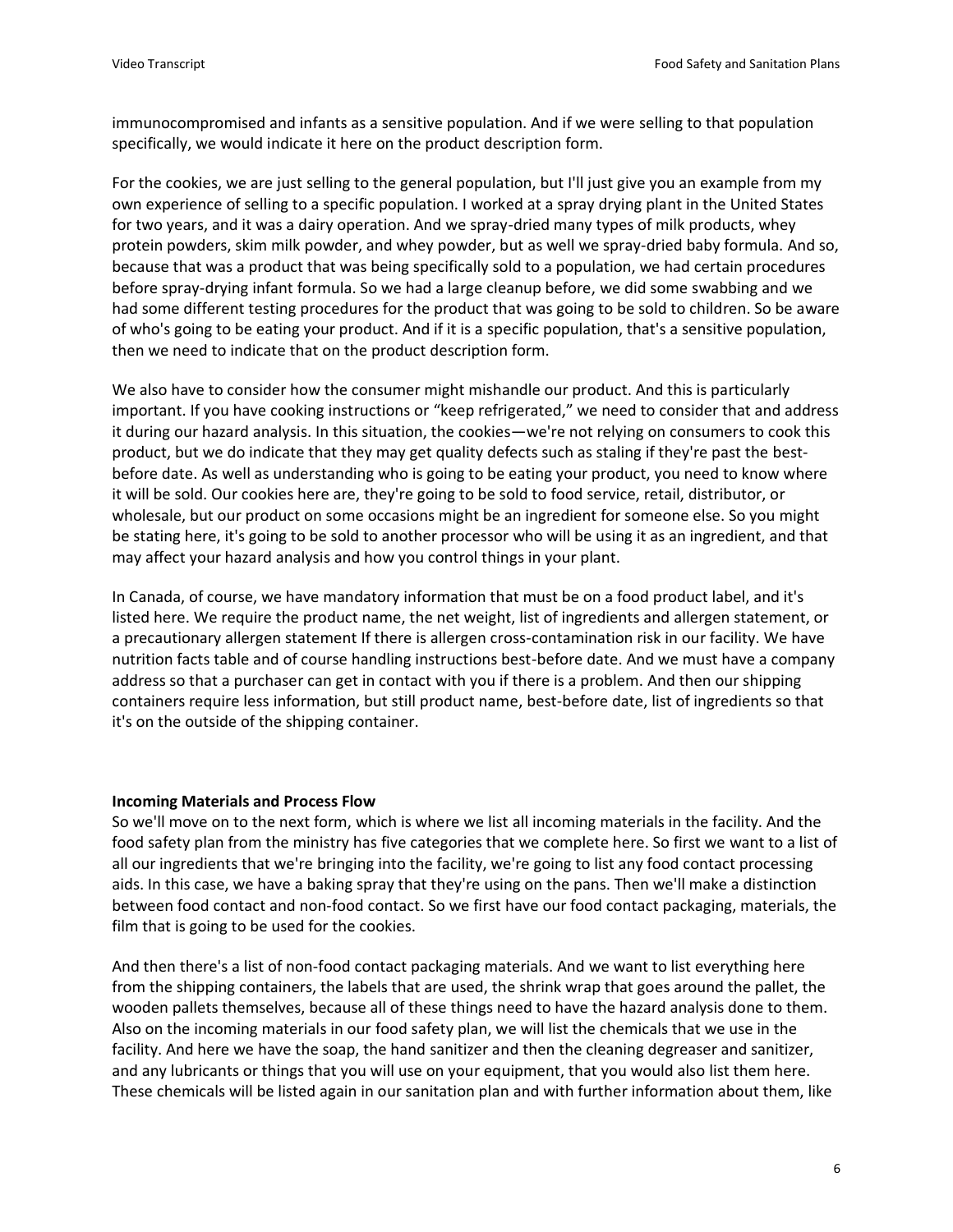our use rate and how they're used and applied. But in this first incoming material table we'll just list them in that section.

So we've now completed our product background form. So we know something about our product. We have a list of all incoming materials that are coming into the facility, and now we can begin our process flow diagram. So as I mentioned before, keep it simple, use verbs and just simply state the step. So we start with receiving, and then we showed that we have three storage areas. We have room temperature storage, cooler refrigerator storage, and packaging material storage. In this case, it says packaging material storage is in a separate location. That's fine. I just want to point out, in my experience, often the room temperature storage for dry ingredients is the same room as the packaging material storage. The reason we're making this a distinction is because in our process flow diagrams we want to show where each one of those packaging or ingredients is brought into the process.

So we make that distinction in our first storage step of showing that although they could be the same room, its different storage procedures, so freezer storage, room temperature, cooler, and packaging area. Then we get into the steps, so keep it simple. We're going to weigh ingredients, mix them. And then all of these subsequent steps are with respect to forming and getting the cookies onto the sheet ready for baking, and then cooling them after baking, transfer, bagging, weighing, we have a metal detection step that we will see becomes our critical control point. Then our final packaging storage and shipping to our customers. So, what we will do then is after completing these, we want to take a look at the hazards at each one of those process steps, and I'll start with this suggestion now, and we'll do it again, but as you're looking at the process steps, try to think of what could go wrong at each step, and the way I walk through it is I think of each prerequisite program and I go, like let's just say for receiving: "What could go wrong with sanitation at this step? What could go wrong with personnel training at this step? What could be wrong in our receiving program?"

And I think that will help you identify hazards and ensure that you've done a complete hazard analysis at each process step.

### **Hazard Identification**

So now we'll get into how to complete the HACCP table and explore the seven principles of HACCP. As I mentioned, the BC Food Premise Regulations only require a food processing facility to complete the first five principles, which is identifying the hazards, establishing the critical control points, establishing the critical limits, developing our monitoring procedures at each critical control point, and establishing corrective actions in the event that our monitoring indicates that our critical limit wasn't met. But we will discuss verification and record keeping, even though they're not mandatory at this time in the program.

So our first step is to identify all hazards, and I think most people in the room here are familiar that there are three hazard types that we look at, biological, chemical, and physical, and they're defined as a material or agent that when present in a food can make the food unsafe and cause illness, injury, or death. We'll also be concerned with the risk of cross-contamination in our facility as we do our hazard analysis, so here's the definition of cross-contamination, and it's the "...physical movement or transfer of hazards from one person, object, food or place to another." And we'll be concerned about that with biological and chemical hazards predominantly.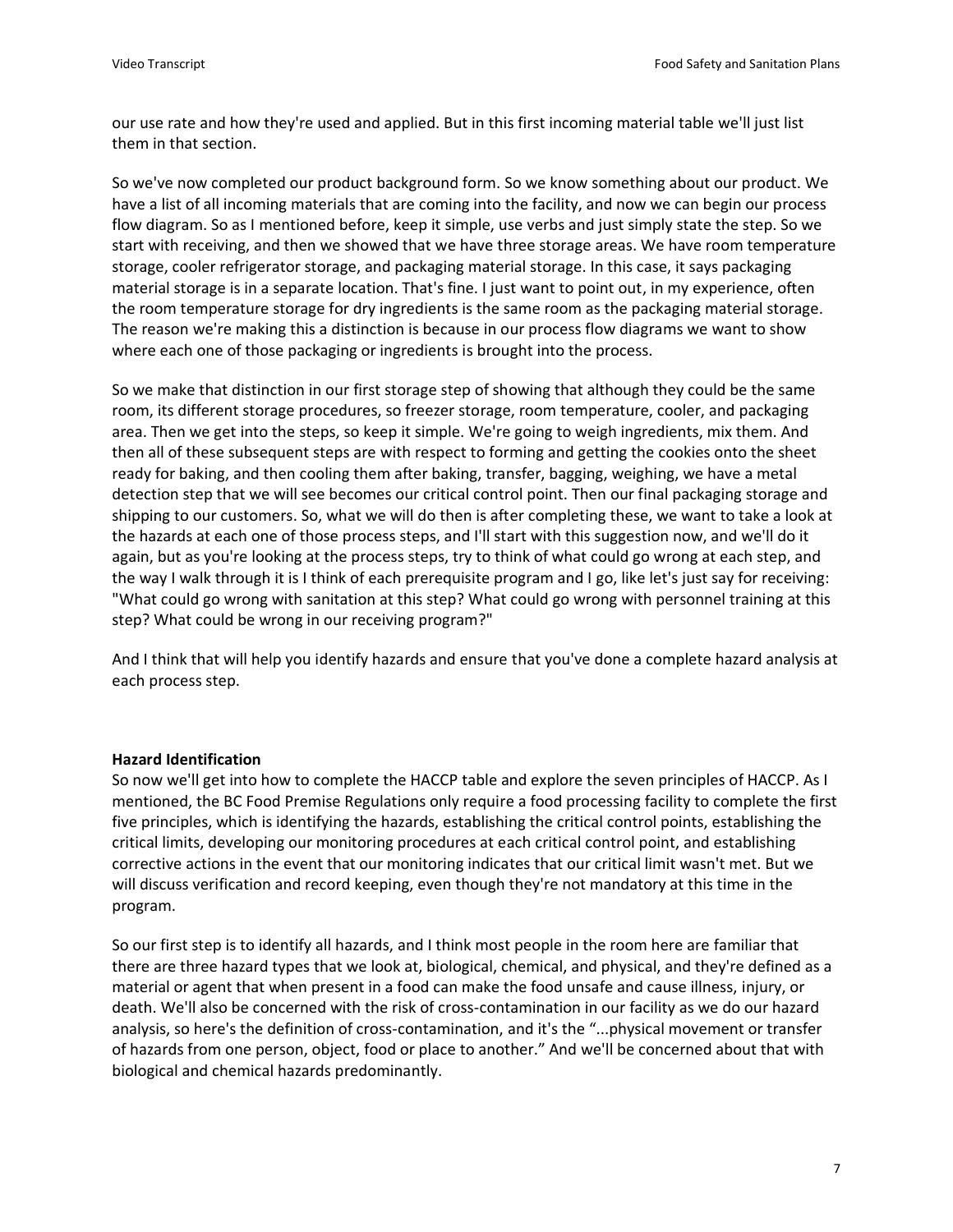So here are some examples of the hazard types. So our biological hazards, bacteria, yeast, viruses, parasites and toxins. Our chemical hazards... Let me just go back to biological for a moment. When we are discussing our biological hazards, we are concerning ourselves with biological hazards that might come in with our raw materials, as well as activities in our plant, so cross-contamination of biological contamination due to improper cleaning activities, so we want to take a look for hazards in both our raw materials, as well as our process steps.

When you look at the list of chemical hazards, you can see that some of those could be associated with our incoming ingredients, such as the pesticides, the antibiotics or agricultural products, fertilizers, those types of things that might be coming in with our raw materials. We could have crosscontamination, chemical cross-contamination due to our cleaning chemicals that we use, and a number of the ones listed there such as colours and preservatives, nutritional additives, those are ingredientrelated and perhaps due to overuse of a preservative or a nutritional additive, like a vitamin or a mineral.

And then allergens are generally included in the chemical hazards, because we're generally allergic to the protein component, and also here you see toxins, and the toxins that are the by-product of microbiological growth, like the *Staphylococcus aureus*, the toxin is considered a chemical hazard. You do see people keep the toxin in the biological hazard, but it's more commonly considered a chemical hazard.

Then we need to consider the physical hazards that might be a problem in our facility, and again we can see that some come in with our raw materials, and some are due to activities in the facility. So our raw ingredients might bring in some bone fragments in meat ingredients, stones or rocks from incoming ingredients from during the primary production at harvesting, and then glass, if we're a glass-filling operation, we need to be concerned about glass breakage. And then there's some hazards associated with our people, such as hair or jewelry or things like that, so of course we deal with that in our personal hygiene program. And then physical hazards associated with good housekeeping, so dirt and dust, pests, so we want to control that. And then finally, packaging materials, so that as we are opening our ingredients and using them, we want to ensure that we don't get little bits of packaging into the product that we're making. With our understanding of the types of hazards, biological, chemical, and physical, we can start thinking of the hazards that might occur at each process step.

# **Hazard Identification Part A**

The first principle of HACCP then is to identify hazards, and as food processors or environmental health officers, we do have an understanding of some foods that we do consider to be potentially hazardous foods, and that is... That's something that we would've identified in our product description form, but here we see some examples of potentially hazardous foods that are commonly known. So raw meats, pastries filled with meat, cheese, or cream, cooked rice—the cooling step of course is very important to that—other products there such as tofu, very neutral pH. Fresh garlic in oil, again, we're concerned there with botulism. Fresh eggs, gravy, good source for—microorganisms can grow easily in there. And then dry soup mix, once the water is added, it's a good environment for microbial growth. So that list has come from the BCCDC, and there's a reference there if you want to look at it again.

We also have identified some practices in food operations that are potentially hazardous, and as you see, we can look back again at FAT TOM, and many of these are related to time and temperature abuse,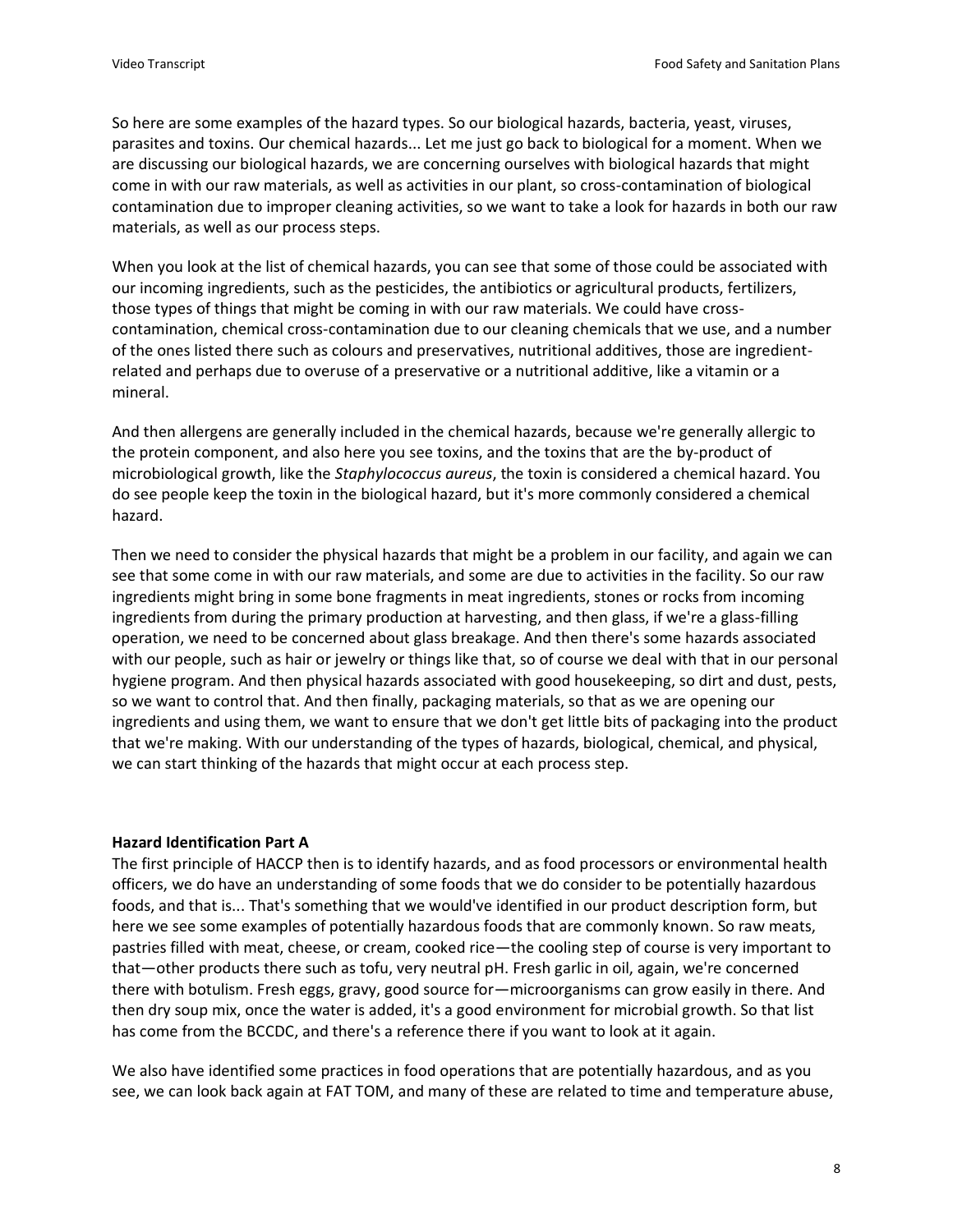so such as improper cooling, advance preparation, giving the food an opportunity for microbial growth, inadequate reheating, improper hot holding, poor handling of leftovers, and inadequate cooking. Those practices are time and temperature-related and can lead to abuse. We also have things such as an infected person could be a source of cross-contamination, and then how we handle an unsafe source, or use of leftovers.

With respect to food processing, I'd like to think of use of leftovers and just give the example of a practice that sometimes occurs in food processing, which is how we handle rework. And unfortunately, rework has a bit of a negative connotation in the food industry, but there are times when it makes sense to rework or try to reprocess a product rather than waste it or throw it out or dispose of it. And a simple example of a suitable rework loop is in the ice cream manufacturing world, we make ice cream mix out of cream, 36% butterfat and milk that's at 4% butterfat, and we're trying to... We make a mix that has a finished product fat of 10%.

Now, sometimes when you're making ice cream mix, you might have a blending issue and the mix might not have the correct fat, and rather than throw it out, we'll just rework that mix into the next batch, and the process is actually called correcting the mix, and we just get the ingredients balanced. And it makes sense to correct the mix, there's nothing wrong with it, but that connotation of rework is kind of a negative, but you can see it's a suitable activity here.

Another example of rework, and a little bit more significant hazard, is in the hot dog industry. So hot dogs is a batter that gets put into casings, and then the casings are cooked, maybe smoked, and then the casing is removed. Sometimes when you remove the casing, the tip of the hot dog might be damaged or misshapen, and so they don't want to put that in the package, and so they're going to rework those hot dogs into the next batch. You can actually cut cooked hot dogs up into very small pieces and rework them in the batter into the next batch.

But this is an example of where we need to consider allergen cross-contamination, because some hot dogs may use a soy protein as a stabilizer in their product, and some hot dogs may use a caseinate, which is a milk protein, in their product, and so when we are reworking hot dogs, we need to ensure that we rework like-products into like-products to prevent that allergen cross-contamination risk. And when we get to the process flow diagram, you'll also see that if rework is a part of the process, then you need to indicate that on your process flow diagram, and so the hazards associated with using rework would be included in your hazard analysis.

#### **Hazard Identification Part B**

So, still on principle number one, lots of work to do in the "identify hazards" steps, so we're going to identify hazards associated with our ingredients, hazards associated with our processing steps, as well as hazards that we are...that we identify that are cross-contamination risks in our facility. In some of the higher-level HACCP implementation activities, such as the Global Food Safety Initiative, or even a CFIA HACCP program, one of the basic product information—or the getting ready forms that we also use—is the plant schematic, where we will map the flow of people and materials through the facility, and that helps us highlight cross-contamination risks. However, in the food safety plan for the Food Premise Regulations, we're not required to draw that plant schematic, but it is a useful document to help you identify hazards.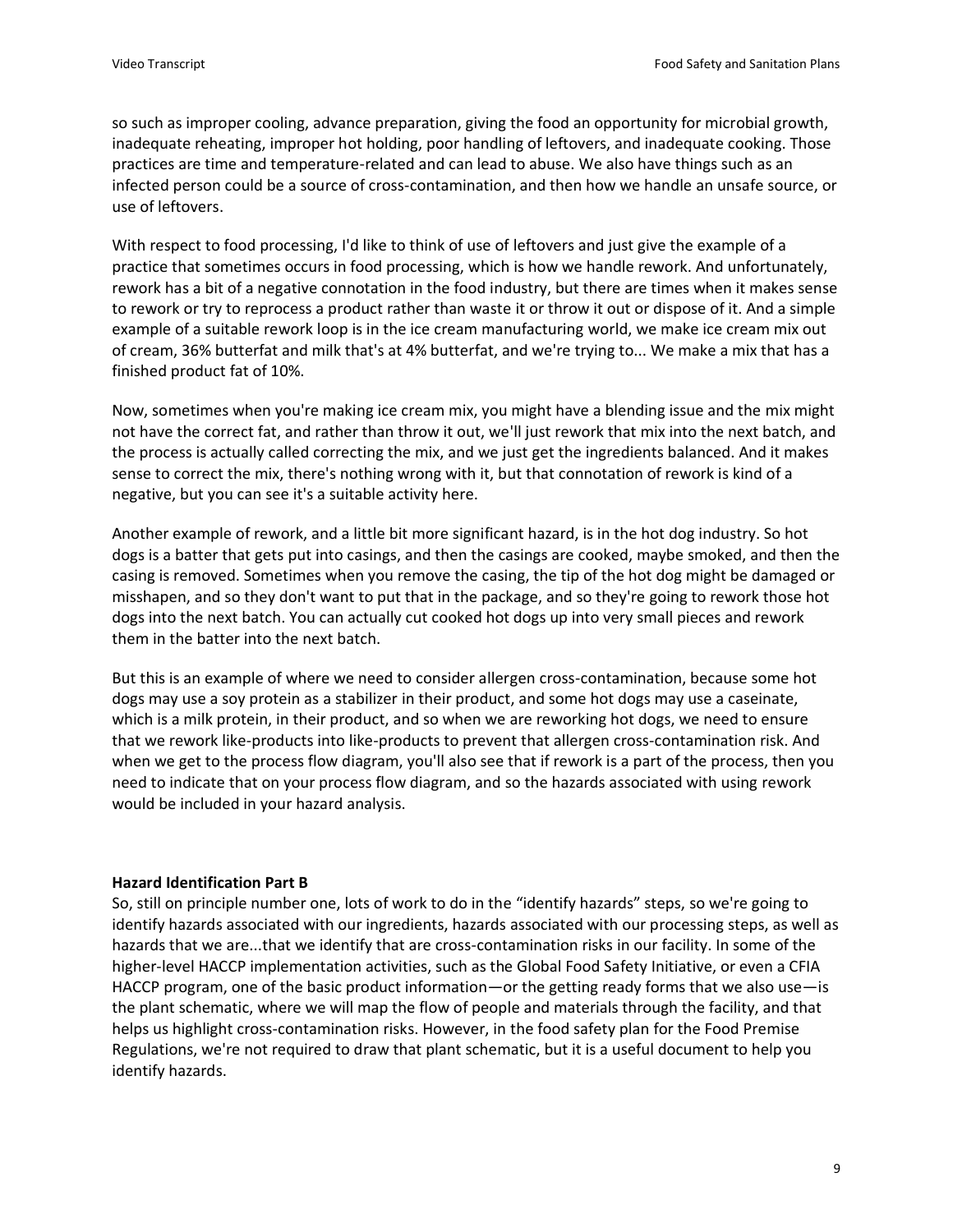So the first thing we're going to do is look at all our ingredients and think about what biological, chemical, and physical hazards might be associated with the ingredient. And I just want to point out that you're not thinking about the receiving step of the ingredients, you're thinking about the ingredient. Does that ingredient have any hazards that I'm bringing into the facility? Is it a raw ingredient? Does it have an allergen associated with it? Is there a preservative in it that I need to consider? So we want to have an awareness of the ingredients that we are bringing into our facility.

After we've done that hazard analysis, we'll take a look at each processing step from receiving through to distribution, and identify the hazards that would...that could occur at each step, and then develop how we're going to prevent them from occurring. And then finally, we would take a look at our plant schematic or the flow in the facility and identify any cross-contamination risks. And our goal here is to identify the hazards, and then determine how we're going to control these hazards or reduce the risk of the hazard to an acceptable level.

There's many sources of information to help you with your hazard analysis activity. There are the example documents that have been developed by the Ministry of Health, and there's about 15 of those, and so they're a good starting point. There's lots of generic model examples available on the internet, and in particular, you can use the Reference Database for Hazard Identification that has been prepared by the Canadian Food Inspection Agency.

You'll also get information from your suppliers. As I mentioned, you're going to have an approved supplier program, and will request a specification sheet for each ingredient that you use. You might also get an allergen checklist from each supplier, so that they'll indicate what allergens are associated with the product, or what allergen cross-contamination risks are associated with the ingredients due to what else is being made in their facility. So there's some useful sources of information to help you with your hazard analysis.

The CFIA database is a pretty good document. It's slightly cumbersome as a searchable database, but it is worthwhile looking at, and this slide here shows its homepage, and on the left-hand side here, there's a listing so you can go into ingredients and incoming materials, and they have a pretty good list of ingredients and hazards associated with them. And then processing steps, receiving, cooking, *et cetera*, they have some example hazards that you might want to consider when doing your own hazard analysis. So the link is there, and you can try it to look at specific hazards.

So, as I mentioned, there's a lot of work to be done between principle one and principle two, so we've identified hazards and we are going to see if they can be controlled, first with a prerequisite program, or is this process step something that we're going to consider as a critical control point, or there may be other operational controls, and in general, what we're talking about here is how we're going to deal with allergens. Allergens are something that are very challenging to operate as a critical control point, but they are a significant hazard, so we give them some special attention.

I do want to point out that there can be more than one control measure for each hazard, and often I find when you take a HACCP course and you're doing some hazard descriptions at a process step, we don't think thoroughly about all the hazards that could occur because we're just trying to give some examples, but I'll give you an example of how there can be more than one control measure at each hazard, for example, in our storage areas.

So we have a cooler, and we're holding it at four degrees because we want to ensure that all our ingredients are held at four degrees, so our hazard that we might identify would be pathogen growth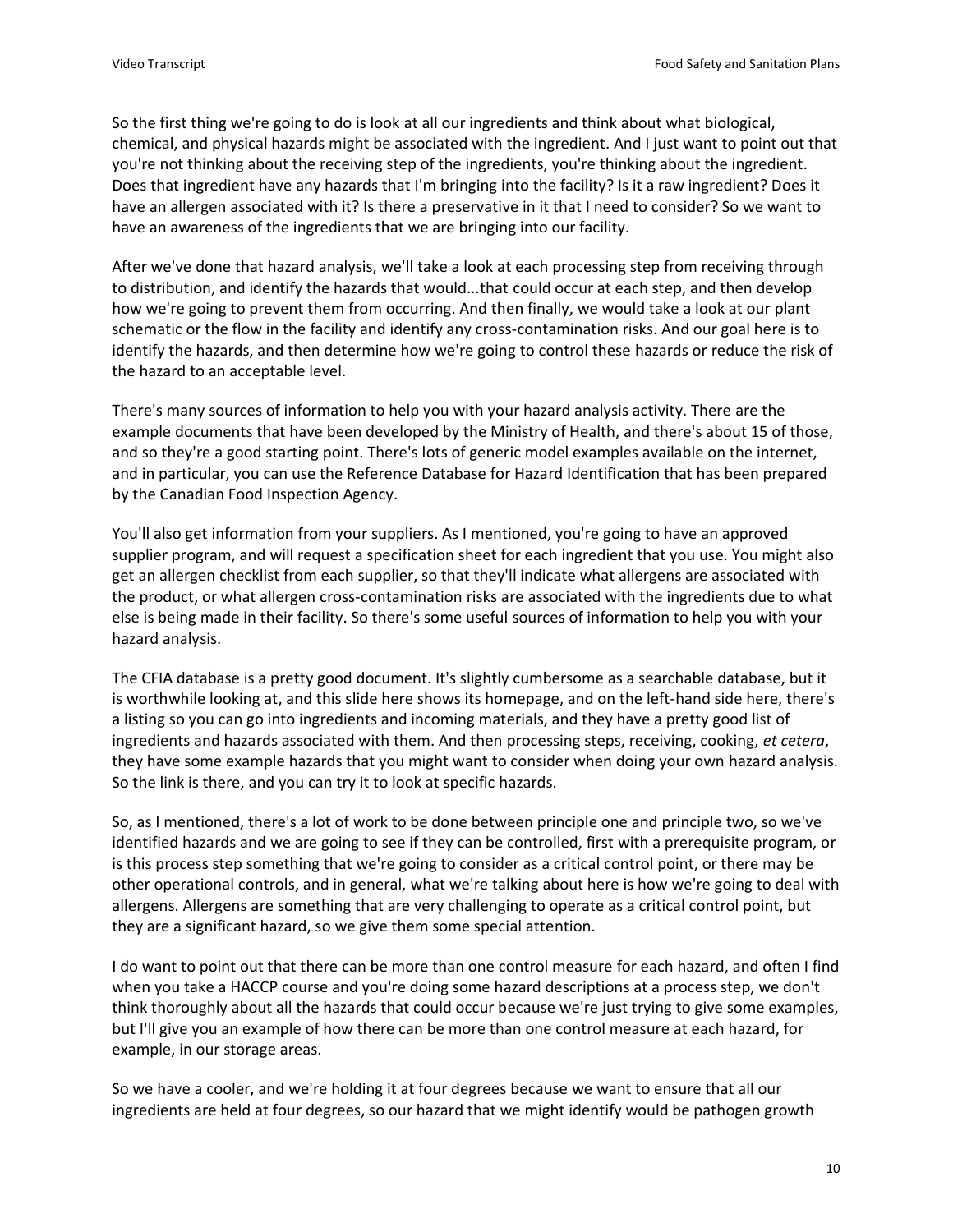due to time and temperature abuse. So there's three control measures that are going to be used there, we're going to have... Within our transportation and storage program, we are going to ensure that the cooler is at four degrees C. In our equipment maintenance program, we're going to ensure that our equipment maintenance is done and that our cooler is always operating properly. And then as well, there's an aspect of personnel training, where we train our people that somebody has the responsibility of checking the cooler a couple of times a day and recording it on the appropriate record sheet. So as you're doing your hazard identification, you may see that more than one prerequisite program will be involved in controlling the hazard or will be used as a control measure.

### **Hazard Controls**

So here are some examples of controls, and so we've looked at biological hazards, so bacteria, yeast, molds, *et cetera*, and again we can apply FAT TOM and look at things like time and temperature abuse, so our possible controls would include freezing, cooling, our cooking step, and...cooking and cooling and freezing and holding cold. Our sanitation program could be a possible control for preventing pathogen growth. Other FAT TOM factors such as low water activity or low pH or adjusting water activity using sugar and salt would be possible controls of biological hazards, and then use of preservatives also for controlling biological hazards. We use our supplier program to ensure that we're buying ingredients from a suitable person and that we're not bringing in products that don't meet our specifications in microbial criteria.

For our chemical hazards, again, we have controls such as proper storage so that there's not a risk of contamination from other ingredients; I think this is important with allergens, we'll usually have a specified storage area for allergen-containing ingredients, so there's no cross-contamination risk. Our recipe or formula will control our use of preservatives and other food additives, so that falls into also ensuring that we weigh ingredients properly, follow regulatory guidelines for use of preservatives and other additives. Allergen control is considered here in our chemical hazards, and we deal with that with ensuring our employees are trained properly for dealing with allergens, we label our food products properly to identify any allergen risks, and then our supplier program will also be used to make us aware of any chemical hazards that we might be bringing into our facility, and any buying criteria that we want to include.

Physical hazards: as I mentioned, they can come from incoming materials, come from our employees, and also our operations within the facility, and there's a number of techniques that we use to control these hazards, such as metal detectors, filters, screens, trying to filter out some of these potential physical hazards. And also our personal hygiene program, where we specify employee behavior, so not wearing jewelry, no earrings, wearing hairnets so there's no risk of hair getting into products, and ensuring people are trained properly to follow those rules.

# **Hazards and Critical Control Points**

So, now that we have an understanding of the types of hazards and how we're going to control them and use our prerequisite programs as preventive measures, let's take a look at how we describe hazards at each process step. And so I generally recommend just... You're going to take your processing steps, keep them in order, so you're going to start with receiving and walk through all the processing steps through to distribution. I try to encourage people to use a two-part statement when you identify your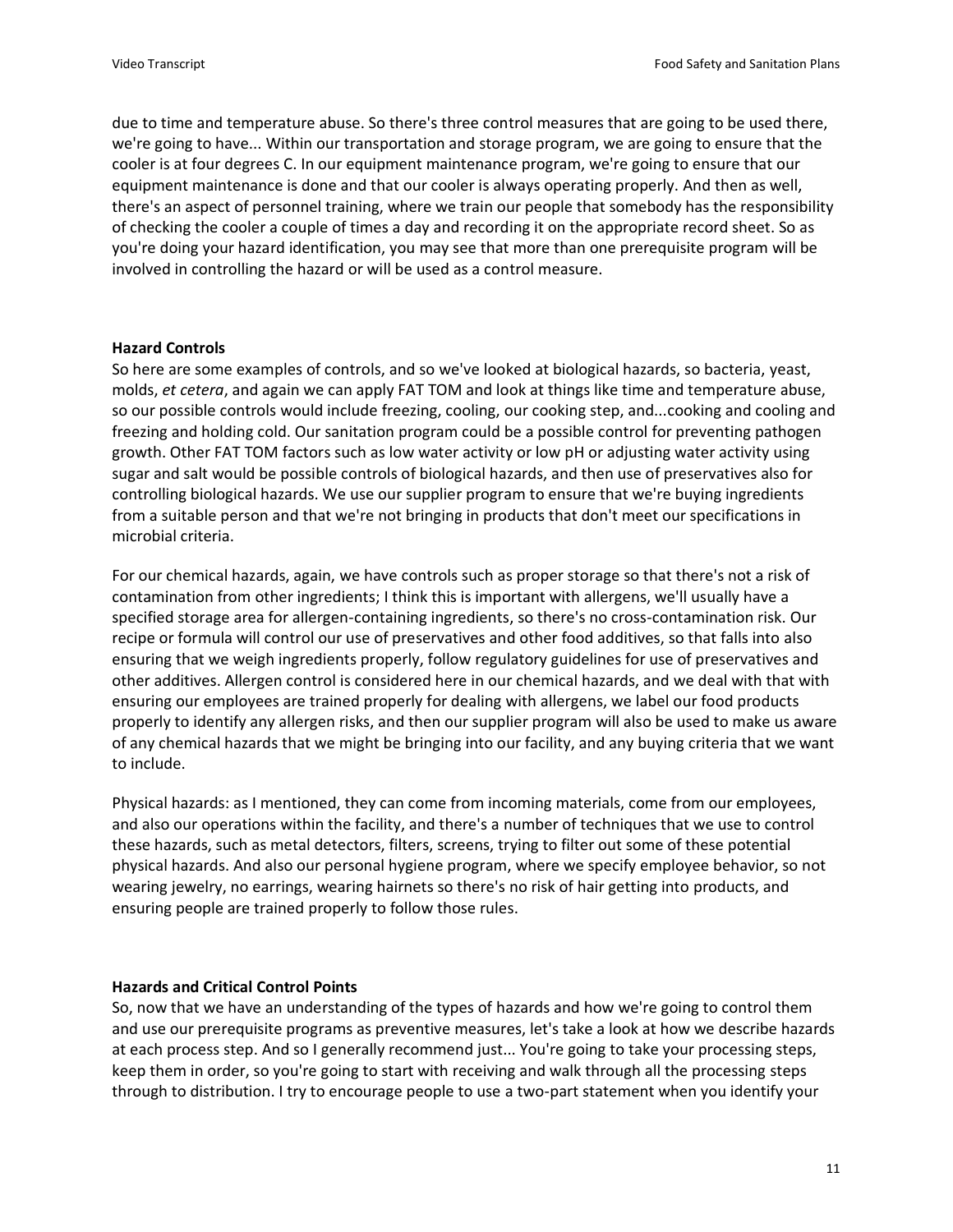hazards, and so here at the "Refrigerated storage of ingredients," we've identified "Potential chemical contamination," and why is it happening? "Due to improper storage of allergen and non-allergen products."

And I find if you use that two-step process, it leads you into selecting your prerequisite program more easily. So "potential chemical contamination due to improper storage," we're going to deal with that by our allergen control program, and in the right-hand column of the hazard analysis form, we detail how we're going to do that, we're going to "Store allergen and non-allergen products separately."

For "Mixing, sheeting, and cutting," here we're concerned about improper employee practices, we've identified the hazard of "potential pathogen contamination due to improper personnel practices" in handling, and we deal with that by training our employees, and we monitor their behavior in the facility to ensure that they're washing their hands and wearing hairnets, *et cetera*.

As we move on to baking, a more significant hazard, we have pathogen survival due to improper temperature distribution and time applications, and the risk of growth of, or survival of the listed pathogens there, and how we're going to control that is baking.

Now, this is going to lead into being a critical control point, and I'm going to show you how we use the decision tree, because people have had challenges in the past determining whether a hazard can be controlled by a prerequisite program, or it needs to be controlled as a critical control point.

A critical control point has been defined as a step in the process or a point in your process where controls are essential to preventing hazards or reducing them to an acceptable level. HACCP has been around for 50 years now, and when we started out, we simply described a CCP as a step in the process where loss of control would result in a food safety hazard, but now as we are doing more risk analysis at each one of these hazards, we may find steps in the process where it's not possible to prevent or eliminate the hazard entirely, but we can reduce it to an acceptable level, so over time, our definition of a critical control point has moved to a more quantitative assessment of...and how we're going to control it.

So, we need to identify these critical control points and how we're going to deal with it at this step in the process, because there may not be a step further on in the process where we can control the hazard, so we must eliminate it, prevent it, or reduce it to an acceptable level at that particular process step.

# **CCP Decision Tree**

So, back in 1993 with the Codex document that was published, they included this CCP decision tree which was developed to help people make this decision, and we'll go through this decision tree and look at the questions that are included here. So, remember that we're trying... We've identified all hazards in the process steps, and now we are taking a look at how we're going to control them, so ideally we would like to control hazards with a prerequisite program. We'd like to have as few CCPs as possible in our process, by ensuring we have well-developed prerequisite programs, and so you're going to ask yourself the question after you've described the hazard, "Can I control this hazard with a prerequisite program?" And if you determine that there is not a control measure that will control the hazard, you're going to move on to question two.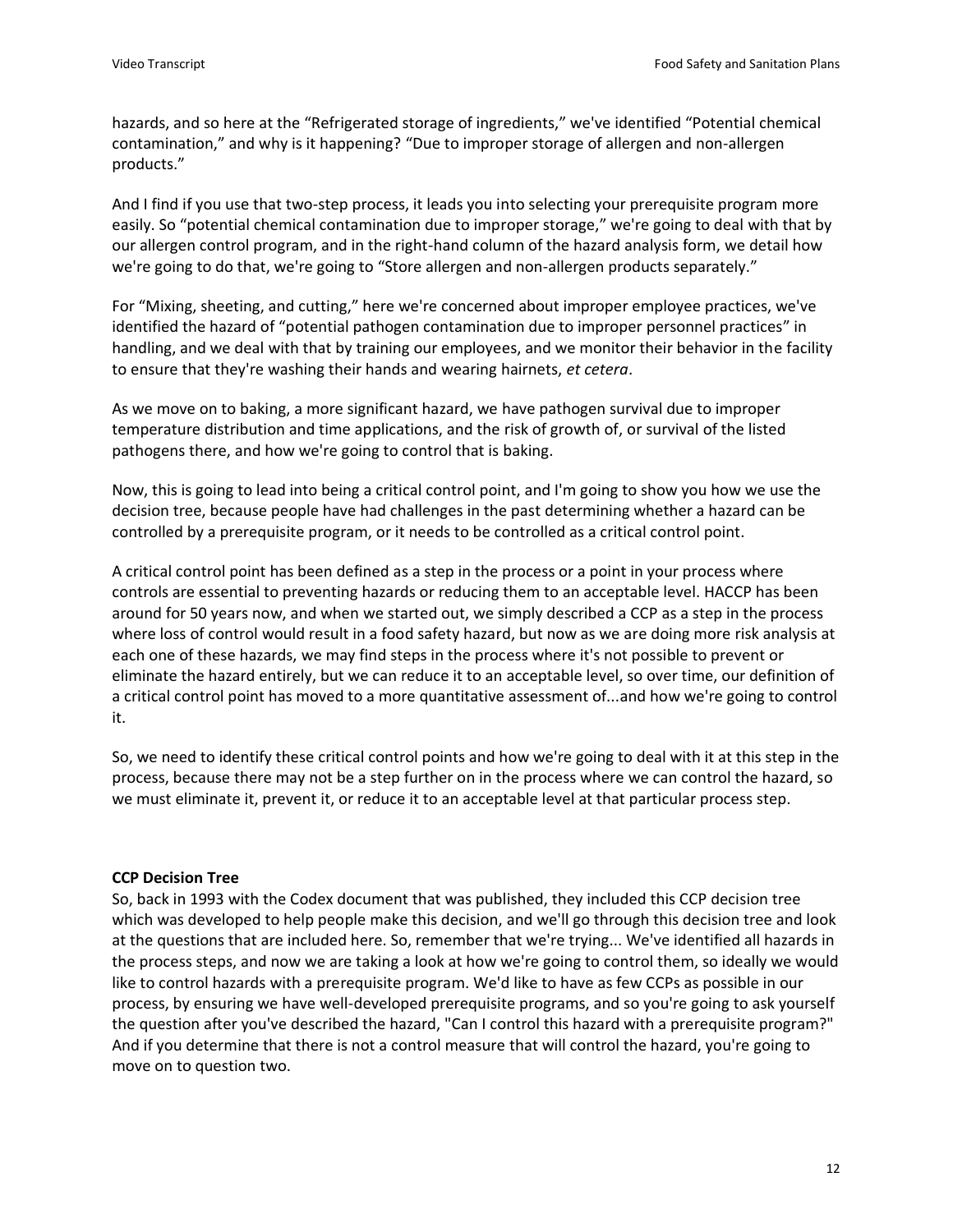Let's take a look at baking again, okay? So here in baking, we say, "Pathogen survival due to improper time and temperature application in the oven." So yes, we are going to... At this baking step, we're going to have identified that we do need to have equipment maintenance to ensure that the ovens are working properly. We're going to calibrate our ovens, perhaps on an annual basis, have someone come in and do some maintenance. We are going to train our employees how to use the oven and how to bake the cookies that we're making.

But to actually ensure that the cookies that are cooked to our 85 degrees for two minutes CCP that we'll see in a moment, we need to actually measure the temperature, and I hope that demonstrates to you the difference between controlling with a prerequisite program, and then determining that it really needs to be a critical control point where we're going to apply the principles of HACCP.

So we've identified the hazards, and now we're determining that this baking step is going to be a critical control point.

So we'll move on to question number two, "Can you control the hazard with a control measure?" Yes, we can. We can measure the temperature of the cookie in the oven at some point. So we're going to say "Yes," and continue on with the decision tree. The third question of the decision tree, "Is the hazard at an acceptable level now, or could it increase?" So if we remember, our hazard concern is pathogen survival, so if we haven't baked the cookie properly, then there is the risk that the hazard could get worse, so we're going to answer "Yes" to that question.

The question four, "Will this process step eliminate or reduce the hazard to an acceptable level?" That's why we're baking, we want to achieve the right time and temperature treatment, and so the answer to that question is yes. So at this point in time, we have decided that the product... The step is a CCP, and we'll carry on with the other principles of HACCP. There is another question there, "Will a later step in your production eliminate or reduce the hazard?" And I'll give you an example of where that question might come into play. Remember, we want to have as few critical control points as possible, so if you have determined that there is a step later on in the process that will control the hazard, you might want to just operate that second process step as the CCP.

An example of that would be a company that operates with two metal detectors, and you might have a metal detector for screening ingredients as they're coming into the facility, and then a second metal detector when you are at the packaging step and going into the finished product storage area. And so if you asked yourself the questions for metal detection, "Can you control the hazard with a control measure?" Yes, I'm going to run the product through the metal detector. "Is the hazard at an acceptable level now, or could it increase?" If you don't run the product through the metal detector, you won't have identified that there is a metal hazard, and so it is at an unacceptable level. "Will this process step eliminate or reduce the hazard to an acceptable level?" Yes, that's why we're running the product through the metal...the raw materials through the metal detector.

But when we get to that final question, "Will a later step in your production eliminate or reduce the hazard?" You're going to say, "Oh yeah, there is a second metal detector, so the hazard's going to be controlled then." So you could control it as a CCP at that second process step, but it's my observation that in industry, people have just found it easier to consider them both critical control points and develop the monitoring procedures at that point.

Now, back here between question one and two, if you ask yourself the... Oops. If you ask yourself the question, "Is the identified hazard controlled by a prerequisite program?" And you haven't identified a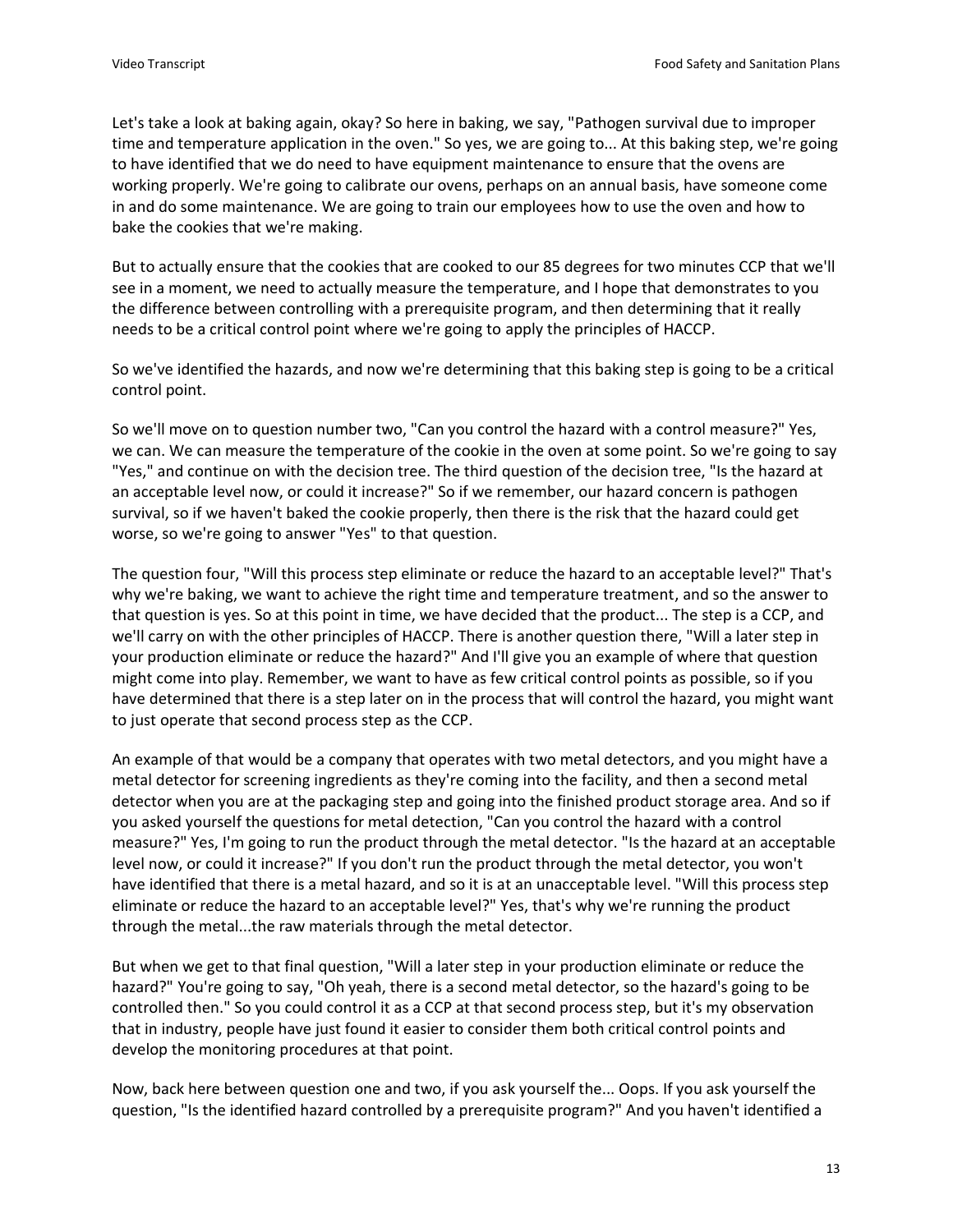prerequisite program that control the hazard, you move on to question two, "Can you control the hazard with a control measure?" There may not be a control measure, and so you're going to have to reevaluate, because you now have an uncontrolled hazard, and it's suggested here that you might modify the process step, your production process, or your product. So you may discover that you're going to have to add a cook step, or you're going to have to change your formulation somehow to reduce water activity, or change your packaging method, but at that point you have an uncontrolled hazard, and you need to modify your process.

And so as you do your hazard identification, remember we're identifying all hazards, and we want to ensure that at the end of this operation, we have dealt with all hazards, so they're going to either be controlled with a prerequisite program, controlled with a critical control point, or we may identify some uncontrolled hazards that we need to do something to fix that situation, but we are going to address every hazard that we have identified.

So here in our cookie example then, we've identified the biological hazard, pathogen survival due to improper temperature distribution and time-temperature applications, and so we're evaluating our baking step and we've identified it as CCP 1B. So as you go through your hazard analysis, you're just going to be going through it sequentially. Do each step, identify the hazards, record the control measure, and then move on to the next process step. So it follows then that the first CCP that you identify would be number one in your process flow, and you include the symbol, whether it's a biological, chemical, or physical hazard, and then the next hazard, next CCP that you identify would be number two—and then include the hazard type in with the symbol.

### **Differences Between CCPs and Prerequisite Controls**

This is out of a book that is by one of my favorite HACCP auditors John Surak, who's a retired professor from South Carolina, and he wrote this book called *The Certified HACCP Auditor,* and I feel this paragraph sums up the understanding of how prerequisite programs are used in a facility versus how critical control points are used.

Remember, this is a two-step process where we're going to identify all hazards, and in this step between "identify all hazards" and "establishing our critical control points," there's a lot of work where we're trying to determine how we are going to control these hazards. And so as Surak states here, in the bold there,

"The difference between CCPs and prerequisite programs is that prerequisite programs ensure that food products are wholesome and do not contain objectionable contaminants, whereas CCPs are established solely for the purpose of controlling significant life or health-threatening food hazards."

So our CCPs are going to be very process-related, associated with the product, whereas the prerequisite programs that we develop are dealing with the operation of the entire facility. So further on in the paragraph we see, "CCPs address food safety only, while prerequisite programs overlap into product quality, and may involve other types of control, such as quality, or control points in operational steps." And as we are developing our prerequisite programs and...I think it makes logical sense if you are ensuring that your receiving practices are done properly, yes, that's going to control food safety, but it's also going to contribute to the overall success of your food processing.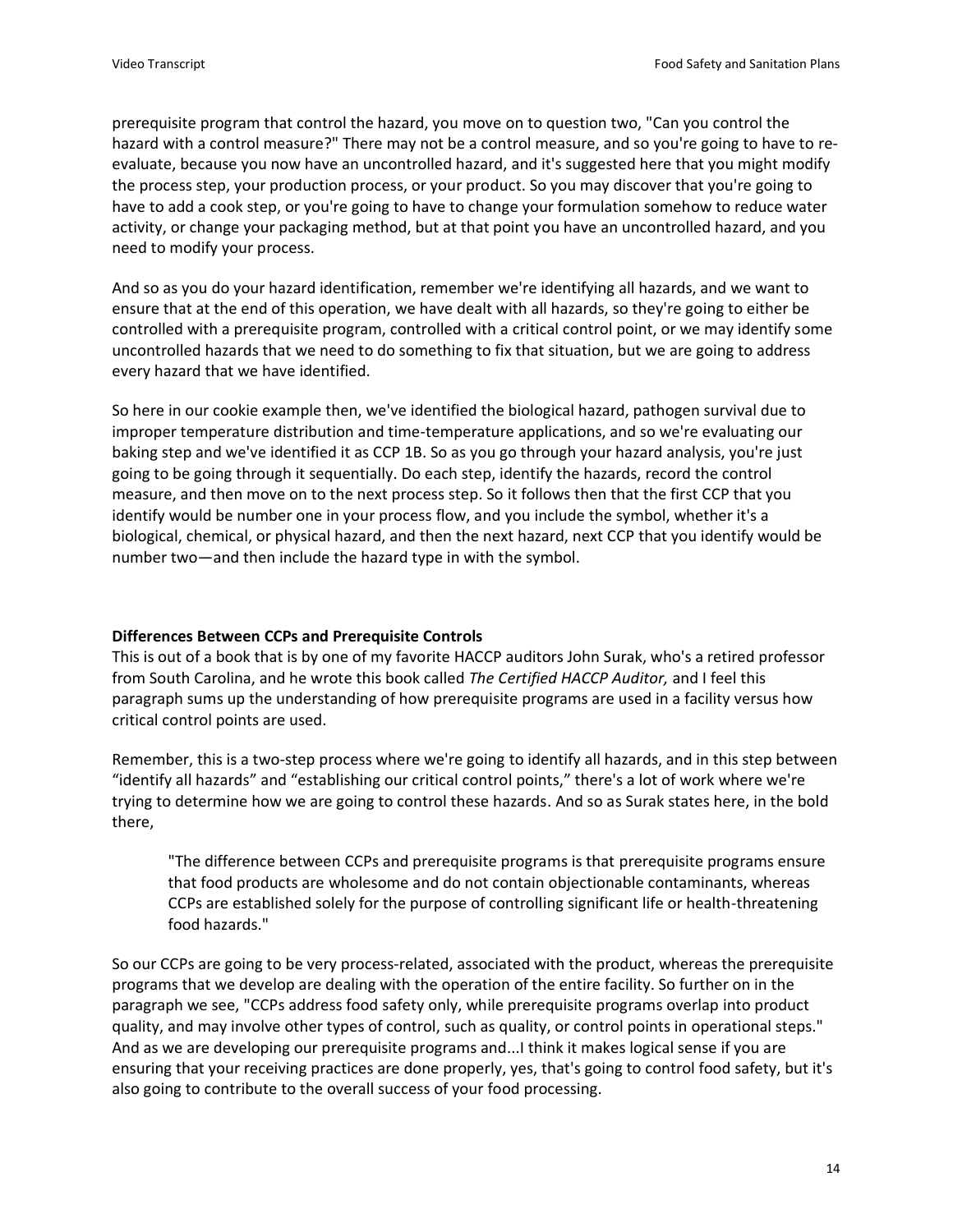And so finally, "CCPs are specific to individual products and production lines, whereas prerequisites such as sanitizing and employee hand-washing typically are implemented across an entire facility." And the example there of the glass, broken glass from overhead light fixtures can be a significant food hazard, but glass control is a prerequisite program, because we want to ensure that our facility operates correctly. So, re-reading this paragraph after we go through the principles and understand how a CCP is determined will probably be beneficial.

### **Critical Limits**

Once we've identified our critical control points, we need to establish critical limits. Because if you don't have a critical limit, some boundary at your CCP, it's worthless.

I've pointed out here that it needs to be measurable. Again, we can apply FAT TOM and think of time and temperature relationships, water activity, pH, and use of preservatives, et cetera.

A critical limit is a boundary or a standard that must be met to ensure that a health hazard does not occur at the CCP. It really is a limit that separates safe from unsafe. I stated here it separates safe from potentially unsafe products. Of course it can be a challenge to establish your critical limit.

Sometimes we have the advantage of a regulatory requirement, such as in the dairy industry we have regulated time and temperature for pasteurization. With respect to use of preservatives, there's regulations in the food and drug regulations for use rates. Or we may have an industry standard that is commonly used. Such as in the meat industry, they have acceptable bone fragment size of incoming materials. It may be established for you, or you may have to do some work to develop your own critical limit and validate that it will control the hazard that you have identified. That will be establishing critical limits.

But if you think of it as something measurable, I think it makes logical sense. When you compare it to something like a prerequisite program where we say that employees must wash their hands before starting work, that's a bit of a challenge to measure. Although I was out at a blueberry farm one time and I asked the fellow, how do you ensure that people have washed their hands? He looked at me and he said, "Is the sink wet?" I thought, "That's a pretty good way to determine." Or is there any soap used? Or are there paper towels in the garbage can?

We can monitor our prerequisite programs as well. But we really use this term measurable when we're talking about critical limits and ensuring that we have some boundary that will help us establish if the food product is unsafe.

Here are some examples of critical limits. Baking 85 degrees Celsius for one minute, and that's the CCP we've identified for our cookies. Pasteurization, the legal pasteurization of 72 degrees Celsius for 15 seconds. Then our metal detector, with a metal detector, we have these test wands that have specific metal fragment sizes. In this case, we have 2.5 millimeters ferrous, 2.5 millimeters non-ferrous and 3.30 millimeter stainless steel. Those test wands are put on the food product and passed through the metal detector to ensure our metal detector is working and would segregate any products that have a metal fragment in them.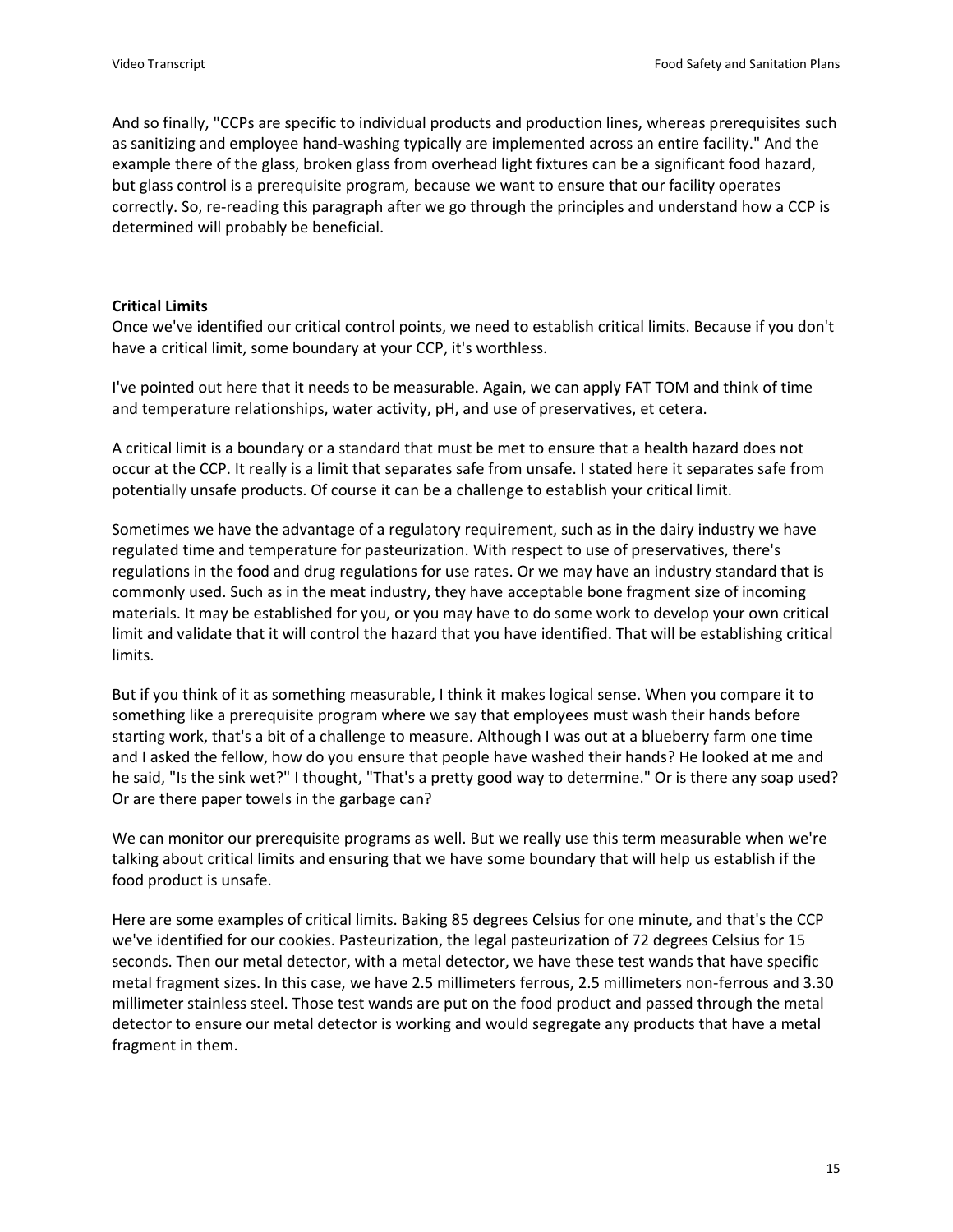You need to establish your critical limit for your CCP. For the cookie then just to carry on with the principles, our CCP number one, baking, we have established a critical limit of an internal temperature of the product must be at least 85 degrees Celsius for a minimum of one minute.

### **Monitoring and Corrective Actions**

Just a reminder, our critical limits are the boundaries that we establish to ensure that the CCP is under control, and to make that decision as to whether or not the product is safe or unsafe. Then the remaining principles such as, monitoring, verifying, and corrective actions are procedures we do to ensure that our CCP is under control. The first one we'll look at is monitoring.

Monitoring is a planned sequence of observations that you do every time. It's observations or measurements used to assess whether a critical limit is being met. At this step, we just want to establish, Who's doing the monitoring? What are they doing? How do they do the task? Where do they record it? Then of course, what do they do if they determined that the critical limit has not been met and the product would then be considered unsafe?

We're doing it at the process step. It's genuinely the operators. As you write your monitoring procedures, you want to say what the operator at the process step is doing. Also, I really want to emphasize that you need to state the frequency. It's every day, every batch, every four hours, something to ensure a frequency that you've established so that the product will be safe.

A reminder answered the question who, what, when, where, why, so your procedures will include what you're going to check. In the cookie case, its temperature, you want to be very specific of how they're going to do it. Here, we're going to suggest we do it the top tray of the oven. Ensure people use the thermometer properly. Then record it on the daily baking record.

As we've seen previously, there may be some prerequisite programs that are also involved at the process step. Equipment maintenance is part of the baking operation. We've also listed here equipment calibration procedures. You may be using a thermometer that needs to be calibrated, a pH meter, something that needs some attention.

For the cookie, our specific instructions are that the operator would measure the product's internal temperature from different areas of the oven and be specific, top, middle, and bottom, during each baking session. We show them how to insert the thermometer and then wait until the thermometer is steady and take the reading and then record it on the daily baking record. As part of this, your personnel training program, you would have a record that this particular employee, the operator at this process step has been trained how to do the CCP monitoring.

In the event that we have not achieved our critical limit, then we need to have a prepared corrective action so that the unsafe food product doesn't get out into commerce.

Our corrective actions, their specific goal is to control the hazard. We also will want to investigate what went wrong and try to prevent it from happening again. Our corrective action procedures usually include who we're going to tell when there is a problem. Then what we're going to do with the affected product. Our goal then is to correct the problem during processing rather than discovering at the end of the process.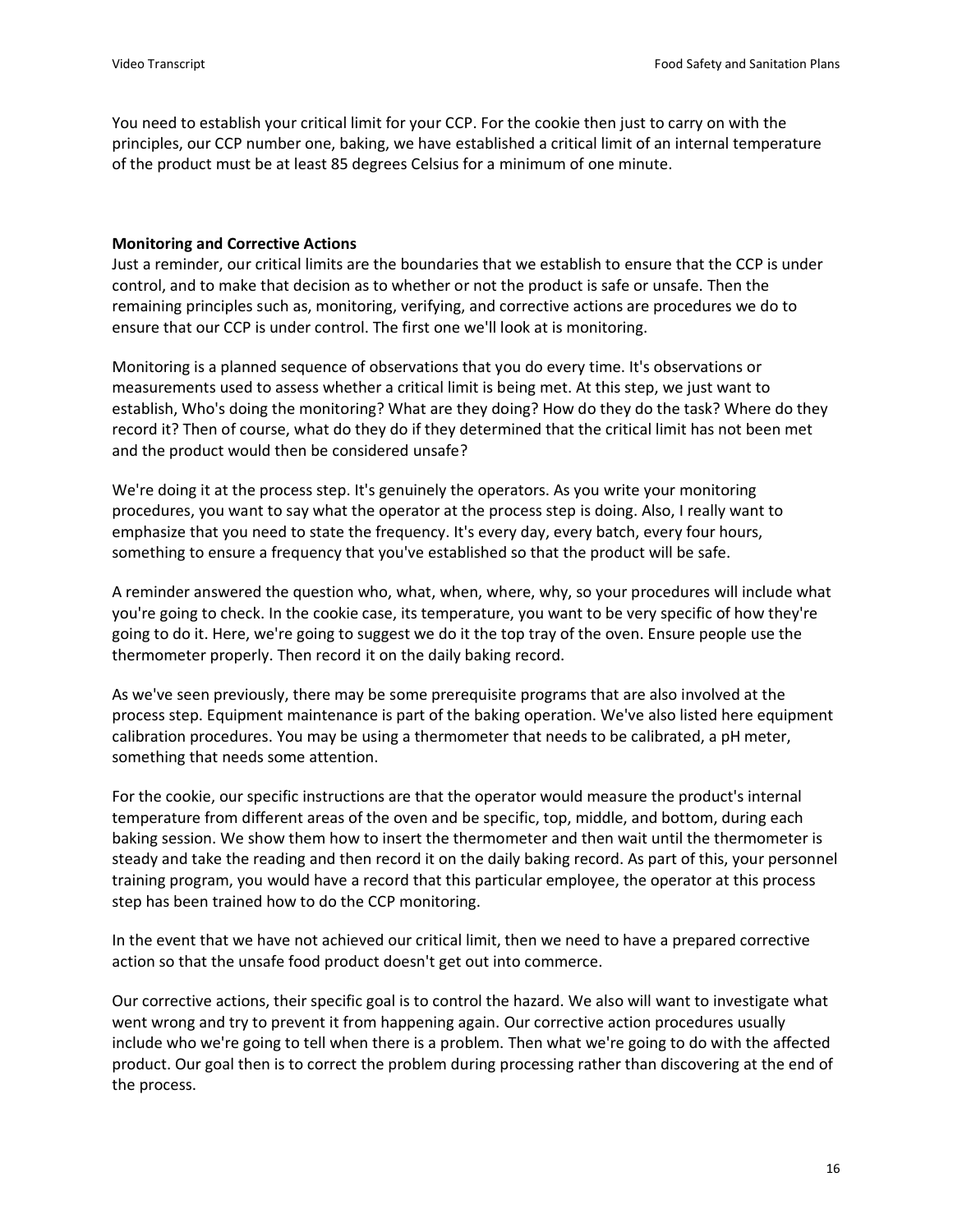Keep in mind, HACCP is a preventive way of ensuring food safety and its overall goal is to reduce our reliance on finished product testing and try to evaluate or prevent these situations from occurring. Monitoring our CCP is the appropriate way to do that and having prepared corrective actions in the event that we don't meet our critical limit.

For the cookie example, our goal is to have our critical limit of 85 degrees Celsius for one minute. Our suggested corrective action, if we haven't achieved that is to continue cooking until 85 degrees is reached, and then you may establish a criteria that if after a certain period of time you can't achieve the critical limit, you might discard the product. But we would like to be able to correct the situation before throwing everything out.

In the cookie example, our corrective actions we've indicated are: when critical limits are not met, we're going to try to bake the product for a longer period of time to ensure that it achieves 85 degrees for one minute. Or if we can't do that and we'll destroy the product. We're then going to investigate the cause of the nonconformance and take necessary actions to prevent it from happening again. Is there a problem with the oven? Do we need maintenance? Or is it just not being used properly? But investigate and prevent that occurrence from happening again. Then HACCP emphasis on record keeping, we're going to record our nonconformances or corrective actions on the daily baking record, including the date, time, and then we always sign our production records.

### **Verification and Record Keeping**

Those principles, identifying hazards, establishing critical control points, establishing the critical limits, establishing monitoring procedures, and establishing corrective actions. Those are the minimum requirements of the Ministry of Health food safety plan. There are two other principles in HACCP, in the Codex principle of HACCP. They're good to know and good to implement. We'll go through them here, even though they're not a regulatory requirement at this time.

Verification, its ultimate goal is to ensure that our monitoring procedures are being done properly and our corrective actions are being followed, if they're required. They also ensure that our overall HACCP plan is working and that the critical limit that we've established is suitable for the product. There may be new information that comes to us and we need to re-evaluate our hazard and this we would do in our verification activities. Verification are procedures, tests, sampling, and other evaluation tools to see if a control measure at a CCP is working effectively, and that it controls a hazard appropriately. As I mentioned, you're going to ensure monitoring the corrective actions are followed, by doing verification activities you will see that your employee training is effective and that your overall food safety plan is effective, and the critical limit you've established controls the hazard.

One of the major activities of verification is a record review. We've seen in monitoring, the person might be doing it every four hours, every day, every batch. In verification, it's usually less frequent and somebody else will be doing it because they're observing that the person doing the monitoring task is doing it properly. Record review at the end of the week, or the end of the day, is a common verification activity. Myself to ensure that employee training is effective, I've set up verification activity schedules every two weeks, I'll go out and watch a person do their task. Watch the receiver do their task. I'll watch the operator do their monitoring task at a CCP. When I've worked in a plant where we ran a metal detector, the monitoring procedure was done every 15 minutes by the operator, and at least twice a day, somebody from the quality control department would come down and do the same monitoring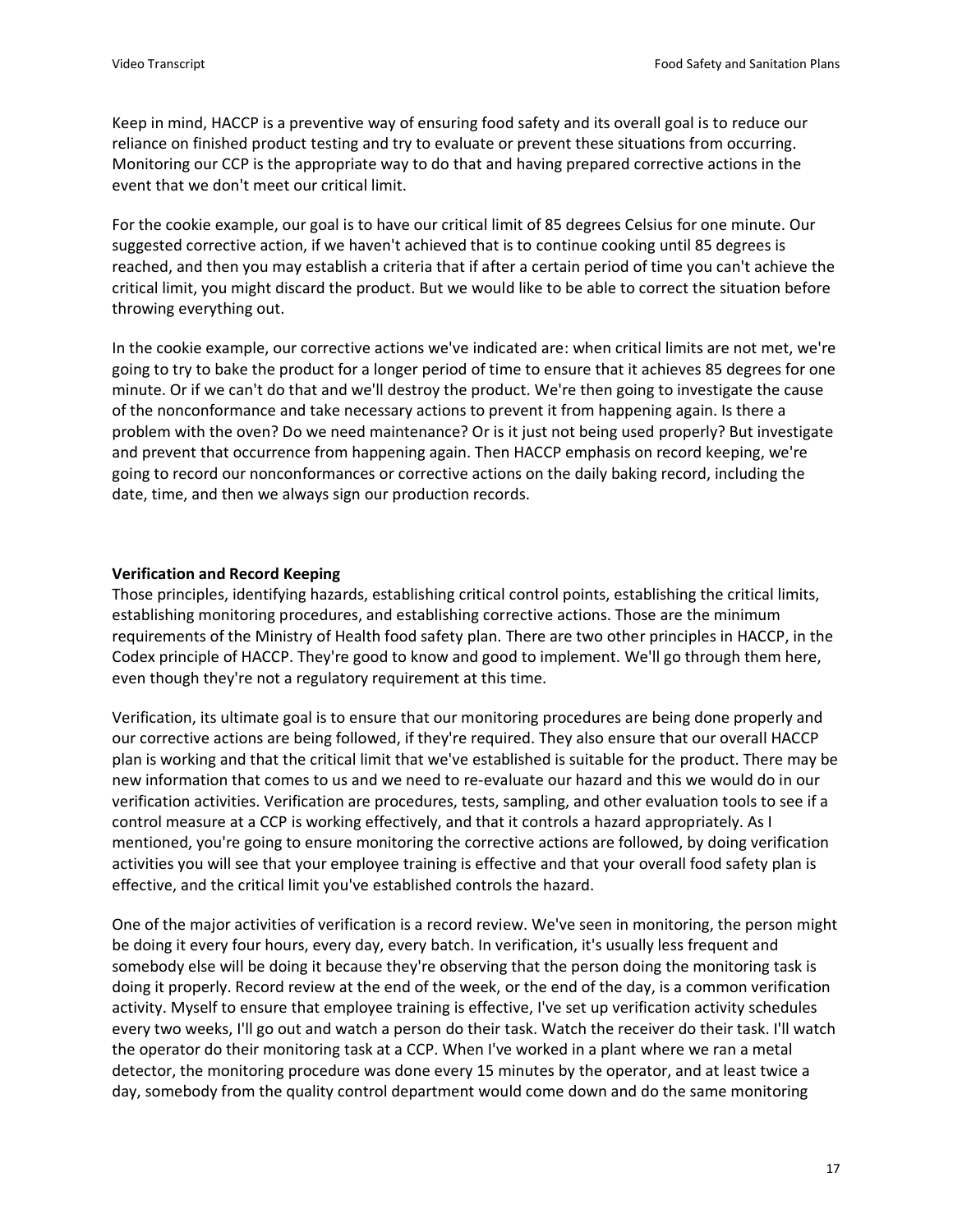task as them, just to ensure that it's working properly. We're basically ensuring that the monitoring is being done properly and identifying any other hazards that should be dealt with.

Again, you're going to ask yourselves the question, "Who's doing it? What are they doing? How do they do it? Where do they record it?" This will ensure that the record keeping is appropriate.

For here for the verification procedures of the cookie, a different person is doing it at the end of the production day, a supervisor is going to review the daily baking record to ensure that it's been completed properly once per week, ensure the temperature checks follow the written monitoring procedures. You go to the step with a copy of the standard operating procedure and follow it and making sure it's up to date. Then if during your record review, you discover that there was a missed monitoring activity or there was a non-conformance, then you're going to investigate the cause of the non-conformance and prevent it from occurring again. Then of course HACCP has its record keeping. Your verification activities in this case, they're going to record them on the daily baking record, but you might have some other documents that you're going to complete as well.

But your record keeping is a key part of the HACCP plan. It demonstrates how well your food safety plan is working, and you can ensure your products are safe. Also keep in mind that this record keeping can become a legal document if there is ever a product that is unsafe, or you have a problem with, or a recall, you're going to be going back and looking at these records to find out what has happened. It's very important that your people are trained appropriately to complete the records properly and signing them and the date and understanding that falsification of records could be a significant issue. Reinforce no falsification of records.

In the example here of the cookie, we just have a daily baking record. As an example then, we see the monitoring of the step. They're doing it every hour or so, every couple hours, and different batch numbers. They record the temperature top, middle and bottom. You can see at one o'clock, one of the racks was only at 82 degrees Celsius. So their corrective actions came into play. For batch number two, the internal temperature of the cookie was not right. It wasn't 85 degrees Celsius. So the cookies were just returned to the oven and baked again until the internal temperature reached 85 degrees C. But they did note the nonconformance and indicated how they dealt with it.

That brings us to the end of the seven principles. At this point, your food safety plan then includes your product description table, where we learn something about the product by answering those 14 questions. They give us an understanding of our ingredients, our process steps, and our packaging and distribution activities. We're going to have a list of all incoming materials, ingredients, packaging materials, and cleaning chemicals that we use in the facility, and then our HACCP table. The complete hazard analysis is good to include, but at the regulatory level, well we're really just looking at the CCP table. But I do encourage people to do a complete hazard analysis and then continue the development of their complete prerequisite programs. This completed food safety plan, those three tables would be submitted to the EHO.

That brings us to the end of the food safety plan section. Just a reminder there of section 23 of the food premise regulations that food processing operators must establish principles one through five, hazard identification, establishing CCPs and their critical limit, and developing the monitoring procedures and corrective actions to ensure that those critical limits are met and safe products are produced. Then just to remind you that it is a good practice to also include the verification procedures and develop your record keeping activities. There's the benefit of doing a food safety plan, and certainly one of the things